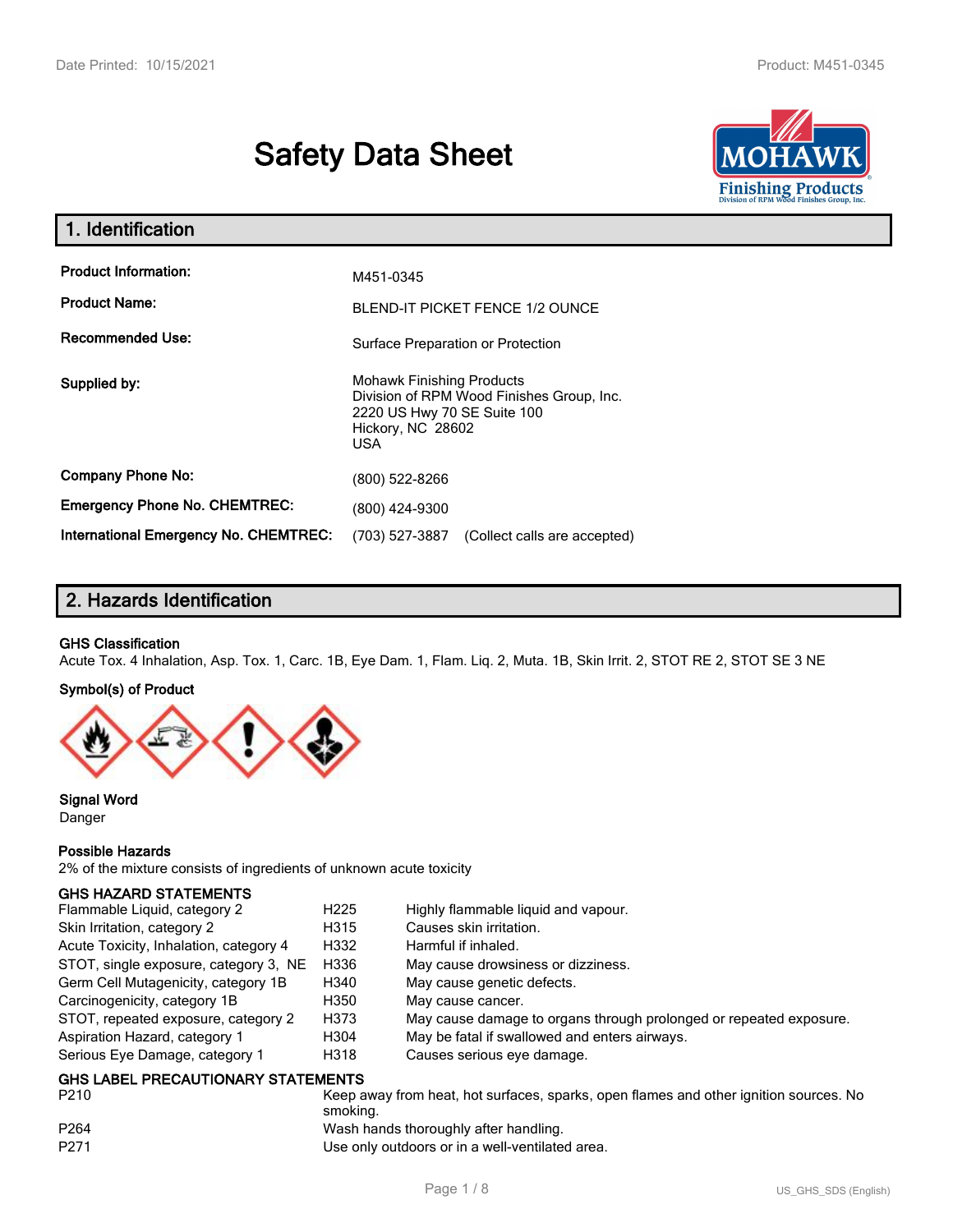| P <sub>280</sub>                        | Wear protective gloves/protective clothing/eye protection/face protection.                                                          |
|-----------------------------------------|-------------------------------------------------------------------------------------------------------------------------------------|
| P331                                    | Do NOT induce vomiting.                                                                                                             |
| P405                                    | Store locked up.                                                                                                                    |
| P302+P352                               | IF ON SKIN: Wash with plenty of soap and water.                                                                                     |
| P303+P361+P353                          | IF ON SKIN (or hair): Take off immediately all contaminated clothing. Rinse skin with<br>water/shower.                              |
| P305+P351+P338                          | IF IN EYES: Rinse cautiously with water for several minutes. Remove contact lenses, if<br>present and easy to do. Continue rinsing. |
| P362+P364                               | Take off contaminated clothing and wash it before reuse.                                                                            |
| P403+P233                               | Store in a well-ventilated place. Keep container tightly closed.                                                                    |
| P <sub>201</sub>                        | Obtain special instructions before use.                                                                                             |
| P <sub>260</sub>                        | Do not breathe dust/fume/gas/mist/vapours/spray.                                                                                    |
| P304+P340                               | IF INHALED: Remove person to fresh air and keep comfortable for breathing.                                                          |
| P308+P313                               | IF exposed or concerned: Get medical advice/attention.                                                                              |
| P332+P313                               | If skin irritation occurs: Get medical advice/attention.                                                                            |
| P403+P235                               | Store in a well-ventilated place. Keep cool.                                                                                        |
| P301+P310                               | IF SWALLOWED: Immediately call a POISON CENTER or doctor/physician.                                                                 |
| <b>GHS SDS PRECAUTIONARY STATEMENTS</b> |                                                                                                                                     |
| P240                                    | Ground/bond container and receiving equipment.                                                                                      |
| P241                                    | Use explosion-proof electrical/ventilating/lighting/equipment.                                                                      |
| P242                                    | Use only non-sparking tools.                                                                                                        |
| P243                                    | Take precautionary measures against static discharge.                                                                               |

## **3. Composition/Information on ingredients**

| <b>Chemical Name</b>            | CAS-No.    | Wt. %       | <b>GHS Symbols</b> | <b>GHS Statements</b>         |
|---------------------------------|------------|-------------|--------------------|-------------------------------|
| titanium dioxide                | 13463-67-7 | $10 - 25$   | GHS08              | H351                          |
| n-butyl acetate                 | 123-86-4   | $10 - 25$   | GHS02-GHS07        | H <sub>226</sub> -336         |
| petroleum distillate            | 64742-49-0 | $10 - 25$   | GHS08              | H304-340-350                  |
| butanol                         | 71-36-3    | $2.5 - 10$  | GHS02-GHS05-       | H226-302-315-318-332-335-336  |
|                                 |            |             | GHS07              |                               |
| ethanol                         | 64-17-5    | $2.5 - 10$  | GHS02              | H <sub>225</sub>              |
| pm acetate                      | 108-65-6   | $2.5 - 10$  | GHS02-GHS07        | H <sub>226</sub> -332         |
| eep                             | 763-69-9   | $2.5 - 10$  | GHS06              | H331                          |
| aliphatic petroleum distillates | 64742-47-8 | $1.0 - 2.5$ | GHS07-GHS08        | H304-332                      |
| toluene                         | 108-88-3   | $1.0 - 2.5$ | GHS02-GHS07-       | H225-304-315-332-336-373      |
|                                 |            |             | GHS08              |                               |
| m-xylene                        | 108-38-3   | $1.0 - 2.5$ | GHS02-GHS07        | H226-315-332                  |
| ethylbenzene                    | 100-41-4   | $0.1 - 1.0$ | GHS02-GHS07-       | H <sub>225</sub> -304-332-373 |
|                                 |            |             | GHS08              |                               |
| p-xylene                        | 106-42-3   | $0.1 - 1.0$ | GHS02-GHS07        | H226-315-332                  |

The exact percentage (concentration) of ingredients is being withheld as a trade secret.

The text for GHS Hazard Statements shown above (if any) is given in the "Other information" Section.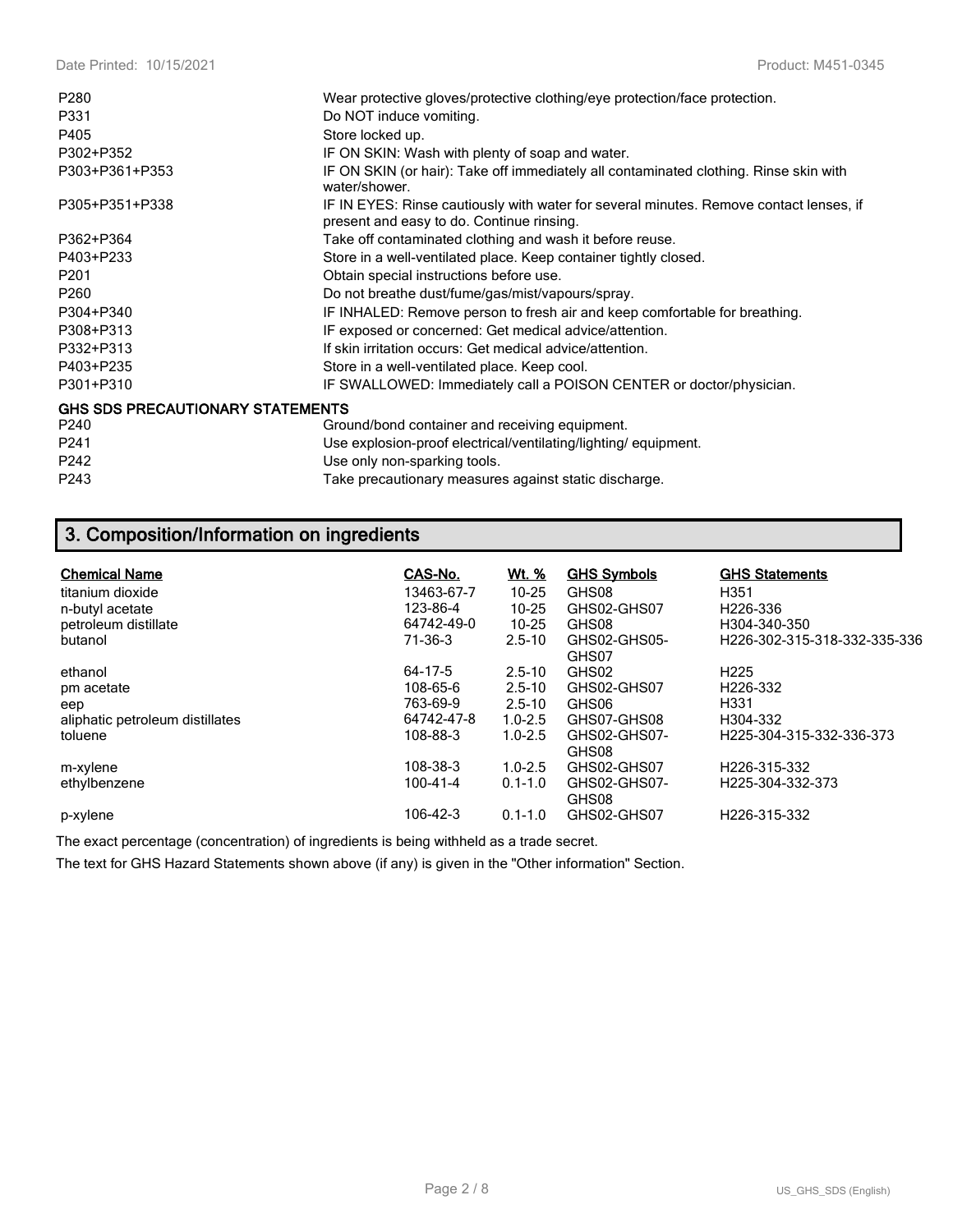## **4. First-aid Measures**



FIRST AID - EYE CONTACT: IF IN EYES: Rinse cautiously with water for several minutes. Remove contact lenses, if present and easy to do. Continue rinsing.

FIRST AID - SKIN CONTACT: IF ON SKIN: Wash with plenty of soap and water. IF ON SKIN (or hair): Take off immediately all contaminated clothing. Rinse skin with water/shower. Take off contaminated clothing and wash it before reuse. If skin irritation occurs: Get medical advice/attention.

FIRST AID - INGESTION: Do NOT induce vomiting. IF SWALLOWED: Immediately call a POISON CENTER or doctor/physician.

FIRST AID - INHALATION: IF INHALED: Remove person to fresh air and keep comfortable for breathing.

#### **5. Fire-fighting Measures**

**SPECIAL FIREFIGHTING PROCEDURES:** Evacuate all persons from the fire area to a safe location. Move non-burning material, as feasible, to a safe location as soon as possible. Fire fighters should be protected from potential explosion hazards while extinguishing the fire. Wear self-contained breathing apparatus (SCBA) and full fire-fighting protective clothing. Thoroughly decontaminate all protective equipment after use. Containers of this material may build up pressure if exposed to heat (fire). Use water spray to cool fire-exposed containers. Use water spray to disperse vapors if a spill or leak has not ignited. DO NOT extinguish a fire resulting from the flow of flammable liquid until the flow of the liquid is effectively shut off. This precaution will help prevent the accumulation of an explosive vapor-air mixture after the initial fire is extinguished.

**FIREFIGHTING EQUIPMENT:** This is a NFPA/OSHA Class 1B or less flammable liquid. Follow NFPA30, Chapter 16 for fire protection and fire suppression. Use a dry chemical, carbon dioxide, or similar ABC fire extinguisher for incipeint fires. Water may be used to cool and prevent rupture of containers that are exposed to heat from fire.

#### **6. Accidental Release Measures**

#### **ENVIRONMENTAL MEASURES:** No Information

**STEPS TO BE TAKEN IN CASE MATERIAL IS RELEASED OR SPILLED:** Follow personal protective equipment recommendations found in Section VIII. Personal protective equipment needs must be evaluated based on information provided on this sheet and the special circumstances created by the spill including; the material spilled, the quantity of the spill, the area in which the spill occurred, and the training and the expertise of employees in the area responding to the spill. Never exceed any occupational exposure limits. Shut off ignition sources; including electrical equipment and flames. Do not allow smoking in the area. Do not allow the spilled product to enter public drainage system or open waterways.

#### **7. Handling and Storage**



**HANDLING:** Avoid inhalation and contact with eyes, skin, and clothing. Wash hands thoroughly after handling and before eating or drinking. In keeping with safe handling practices, avoid ignition sources (smoking, flames, pilot lights, electrical sparks); ground and bond containers when transferring the material to prevent static electricity sparks that could ignite vapor and use spark proof tools and explosion proof equipment. Empty containers may retain product residue or vapor. Do not pressurize, cut, weld, braze, solder, drill, grind, or expose container to heat, flame, sparks, static electricity, or other sources of ignition. Any of these actions can potentially cause an explosion that may lead to injury.

**STORAGE:** Keep containers closed when not in use. Store in cool well ventilated space away from incompatible materials.

## **8. Exposure Controls/Personal Protection**

| Ingredients with Occupational Exposure Limits |                      |                       |                     |                         |
|-----------------------------------------------|----------------------|-----------------------|---------------------|-------------------------|
| <b>Chemical Name</b>                          | <b>ACGIH TLV-TWA</b> | <b>ACGIH-TLV STEL</b> | <b>OSHA PEL-TWA</b> | <b>OSHA PEL-CEILING</b> |
| titanium dioxide                              | 10 $mq/m3$           | N.D.                  | $15 \text{ mg/m}$   | N.D.                    |
| n-butyl acetate                               | 50 ppm               | $150$ ppm             | $150$ ppm           | N.D.                    |
| petroleum distillate                          | N.D.                 | N.D.                  | N.D.                | N.D.                    |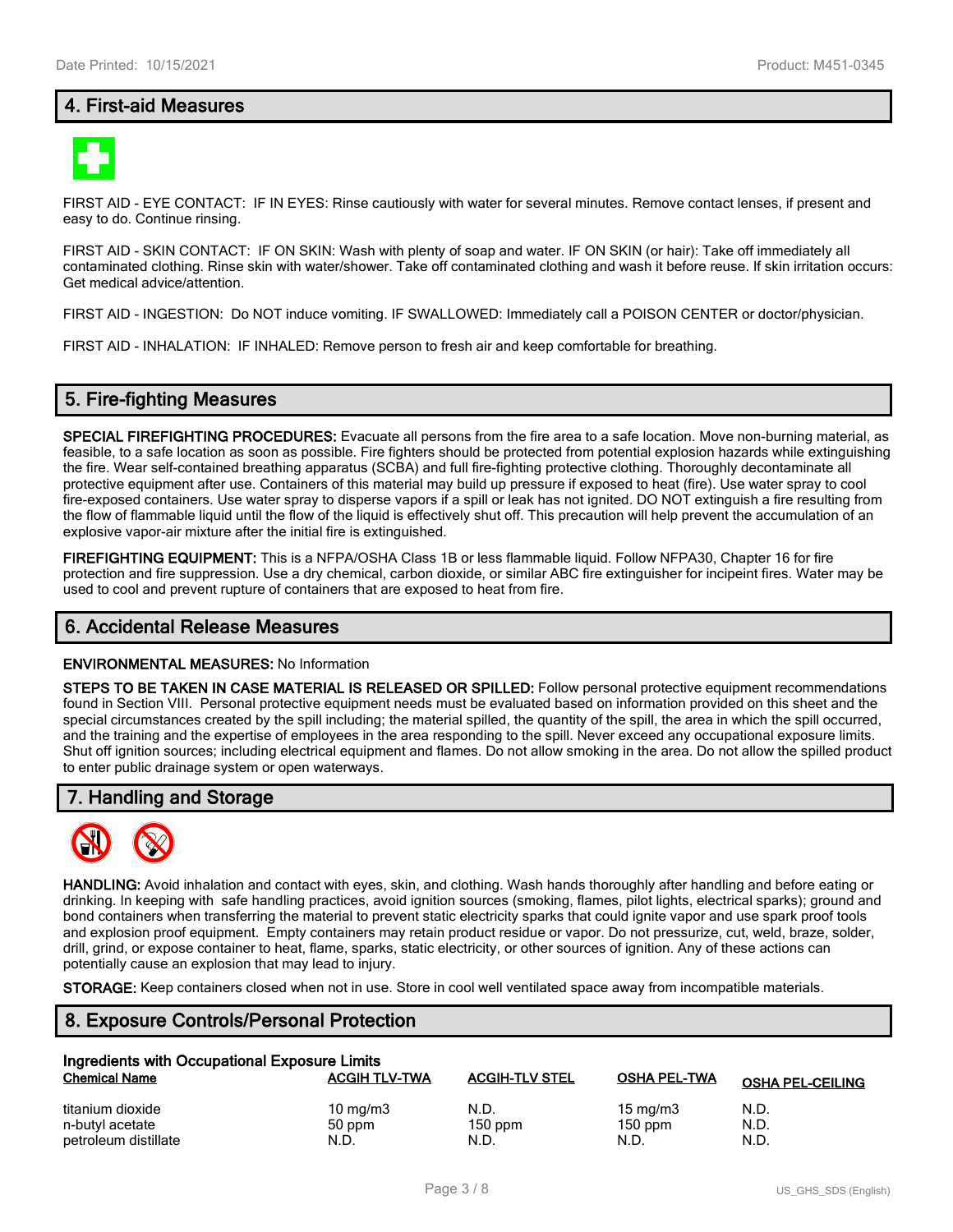| butanol                         | 20 ppm    | N.D.       | $100$ ppm  | N.D.    |
|---------------------------------|-----------|------------|------------|---------|
| ethanol                         | N.D.      | $1000$ ppm | $1000$ ppm | N.D.    |
| pm acetate                      | N.D.      | N.D.       | N.D.       | N.D.    |
| eep                             | N.D.      | N.D.       | N.D.       | N.D.    |
| aliphatic petroleum distillates | N.D.      | N.D.       | N.D.       | N.D.    |
| toluene                         | 20 ppm    | N.D.       | $200$ ppm  | 300 ppm |
| m-xylene                        | $100$ ppm | $150$ ppm  | $100$ ppm  | N.D.    |
| ethylbenzene                    | 20 ppm    | N.D.       | $100$ ppm  | N.D.    |
| p-xylene                        | $100$ ppm | $150$ ppm  | $100$ ppm  | N.D.    |
|                                 |           |            |            |         |

**Further Advice: MEL = Maximum Exposure Limit OES = Occupational Exposure Standard SUP = Supplier's Recommendation Sk = Skin Sensitizer N.E. = Not Established N.D. = Not Determined**

#### **Personal Protection**



**RESPIRATORY PROTECTION:** Use adequate engineering controls and ventilation to keep levels below recommended or statutory exposure limits. If exposure levels exceed limits use appropriate approved respiratory protection equipment.

**SKIN PROTECTION:** Wear chemical resistant footwear and clothing such as gloves, an apron or a whole body suit as appropriate.



**EYE PROTECTION:** Wear chemical-resistant glasses and/or goggles and a face shield when eye and face contact is possible due to splashing or spraying of material.



**OTHER PROTECTIVE EQUIPMENT:** No Information



**HYGIENIC PRACTICES:** It is good practice to avoid contact with the product and/or its vapors, mists or dust by using appropriate protective measures. Wash thoroughly after handling and before eating or drinking.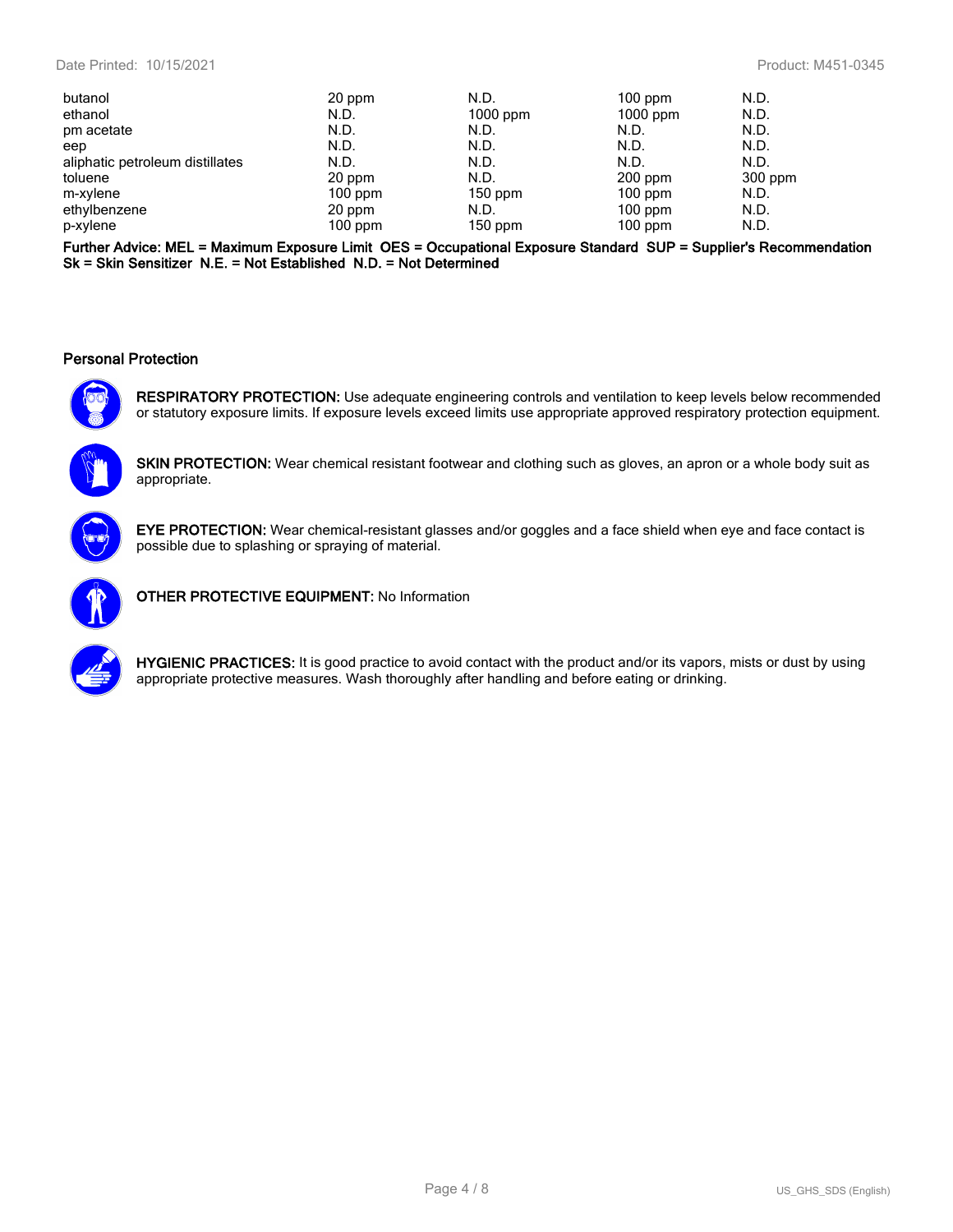**N.I. = No Information**

## **9. Physical and Chemical Properties**

| Appearance:                    | Colored Liquid                   | <b>Physical State:</b>                      | <b>LIQUID</b>  |
|--------------------------------|----------------------------------|---------------------------------------------|----------------|
| Odor:                          | <b>Strong Solvent</b>            | <b>Odor Threshold:</b>                      | Not determined |
| Density, g/cm3:                | 1.052                            | pH:                                         | Not determined |
| Freeze Point, °F:              | Not determined                   | Viscosity:                                  | Not determined |
| <b>Solubility in Water:</b>    | Not determined                   | Partition Coefficient, n-octanol/<br>water: | Not determined |
| Decomposition temperature, °F: | Not determined                   | <b>Explosive Limits, %:</b>                 | Not determined |
| Boiling Range, °F:             | $>$ 100 °F                       | Flash Point, °F:                            | 55 °F          |
| Combustibility:                | <b>Supports Combustion</b>       | Auto-Ignition Temperature, °F:              | Not determined |
| <b>Evaporation Rate:</b>       | <b>Faster than Diethyl Ether</b> | Vapor Pressure, mmHg:                       | Not determined |
| <b>Vapor Density:</b>          | Not determined                   |                                             |                |

## **10. Stability and reactivity**

**STABILITY:** Stable under normal conditions.

**CONDITIONS TO AVOID:** Heat, flames and sparks.

**INCOMPATIBILITY:** Acids, Bases, Oxidizing agents

**HAZARDOUS DECOMPOSITION PRODUCTS:** Not determined.

#### **11. Toxicological information**

**Practical Experiences**

**EMERGENCY OVERVIEW:** No Information

**EFFECT OF OVEREXPOSURE - EYE CONTACT:** No Information

**EFFECT OF OVEREXPOSURE - INGESTION:** No Information

**EFFECT OF OVEREXPOSURE - INHALATION:** No Information

**EFFECT OF OVEREXPOSURE - SKIN CONTACT:** No Information

**CARCINOGENICITY:** May cause cancer.

This product contains Titanium Dioxide, which is listed by IARC as possibly carcinogenic to humans (Group 2B). This listing is based on inadequate evidence of carcinogenicity in humans and sufficient evidence in experimental animals. This classification is relevant when exposed to titanium dioxide in dust or powder form only, including cured product that is subject to sanding, grinding, cutting, or other surface preparation activities.

#### **PRIMARY ROUTE(S) OF ENTRY:**

**Eye Contact, Skin Contact, Ingestion, Inhalation**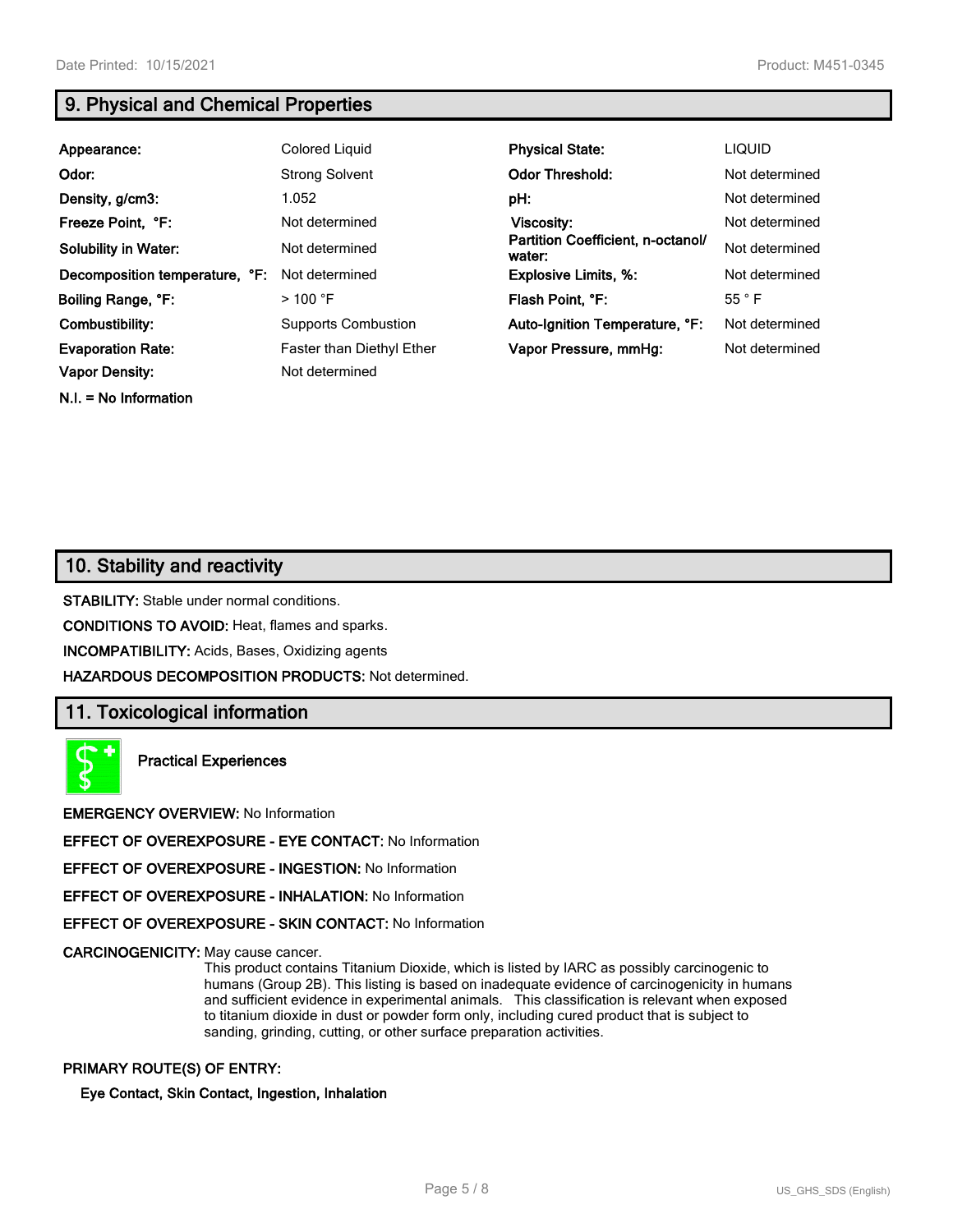#### **Acute Toxicity Values**

#### **The acute effects of this product have not been tested. Data on individual components are tabulated below**

| CAS-No.<br>13463-67-7 | <b>Chemical Name</b><br>titanium dioxide | Oral LD50<br>>10000 mg/kg Rat | Dermal LD50<br>>10000 mg/kg Rabbit >20 mg/l | Vapor LC50     |
|-----------------------|------------------------------------------|-------------------------------|---------------------------------------------|----------------|
| 123-86-4              | n-butyl acetate                          | 14130 mg/kg Rat               | >17600 mg/kg Rabbit 23.4 mg/l Rat           |                |
| 64742-49-0            | petroleum distillate                     | >5000 mg/kg Rat               | >3160 mg/kg Rabbit                          | 54 mg/l Rat    |
| 71-36-3               | butanol                                  | 700 mg/kg Rat                 | 3402 mg/kg Rabbit                           | 8000 mg/l Rat  |
| 64-17-5               | ethanol                                  | 7060 mg/kg Rat                | 15,800 mg/kg                                | 124.7 mg/L Rat |
| 108-65-6              | pm acetate                               | 8532 mg/kg Rat                | >5000 mg/kg Rabbit                          | $>20$ mg/L     |
| 763-69-9              | eep                                      | 3200 mg/kg Rat                | 4080 mg/kg Rabbit                           | $>20$ mg/l     |
| 64742-47-8            | aliphatic petroleum distillates          | >5000 mg/kg Rat               | >2000 mg/kg Rabbit                          | $>13$ mg/L Rat |
| 108-88-3              | toluene                                  | 2600 mg/kg Rat                | 12000 mg/kg Rabbit                          | 12.5 mg/L Rat  |
| 108-38-3              | m-xylene                                 | 5000 mg/kg Rat                | 6500 mg/kg Rabbit                           | >20 mg/l Rat   |
| 100-41-4              | ethylbenzene                             | 3500 mg/kg Rat                | 15400 mg/kg Rabbit                          | 17.2 mg/L Rat  |
| $106 - 42 - 3$        | p-xylene                                 | 4029 mg/kg Rat                | >2000 mg/kg rabbit                          | >20 mg/l Rat   |

**N.I. = No Information**

## **12. Ecological information**

**ECOLOGICAL INFORMATION:** Ecological evaluation of this material has not been performed; however, do not allow the product to be released to the environment without governmental approval/permits.

## **13. Disposal Information**



## **Product**

**DISPOSAL METHOD:** Waste from this material may be a listed and/or characteristic hazardous waste. Dispose of material, contaminated absorbent, container and unused contents in accordance with local, state, and federal regulations.

**STEPS TO BE TAKEN IN CASE MATERIAL IS RELEASED OR SPILLED:** Follow personal protective equipment recommendations found in Section VIII. Personal protective equipment needs must be evaluated based on information provided on this sheet and the special circumstances created by the spill including; the material spilled, the quantity of the spill, the area in which the spill occurred, and the training and the expertise of employees in the area responding to the spill. Never exceed any occupational exposure limits. Shut off ignition sources; including electrical equipment and flames. Do not allow smoking in the area. Do not allow the spilled product to enter public drainage system or open waterways.

## **14. Transport Information**

#### **SPECIAL TRANSPORT PRECAUTIONS:** No Information

| DOT:  | UN1263, PAINT, 3, II |
|-------|----------------------|
| IATA: | UN1263, PAINT, 3, II |
| IMDG: | UN1263, PAINT, 3, II |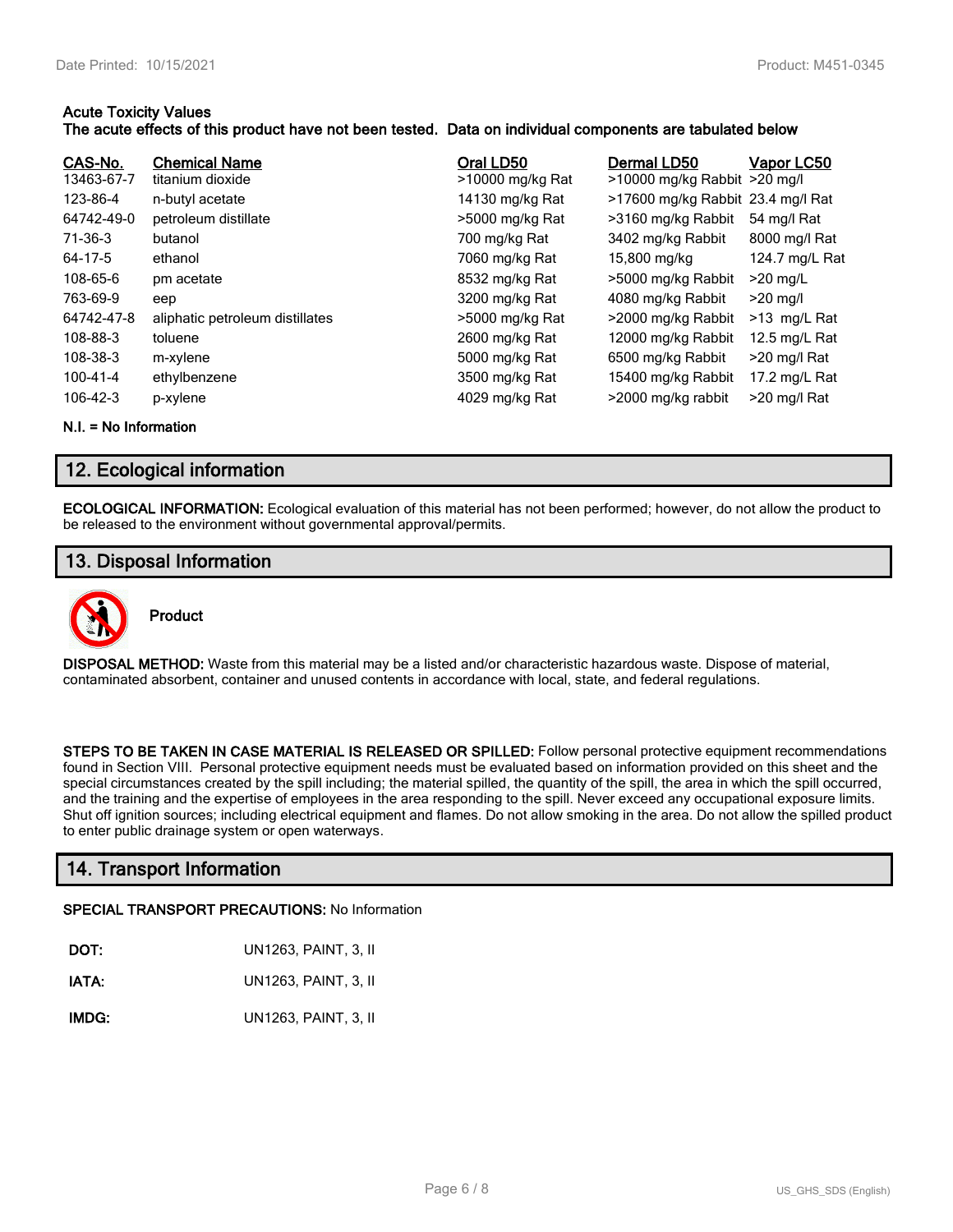## **15. Regulatory Information**

### **U.S. Federal Regulations:**

#### **CERCLA - SARA Hazard Category**

This product has been reviewed according to the EPA 'Hazard Categories' promulgated under Sections 311 and 312 of the Superfund Amendment and Reauthorization Act of 1986 (SARA Title III) and is considered, under applicable definitions, to meet the following categories:

Fire Hazard, Acute Health Hazard, Chronic Health Hazard

#### **SARA SECTION 313**

This product contains the following substances subject to the reporting requirements of Section 313 of Title III of the Superfund Amendment and Reauthorization Act of 1986 and 40 CFR part 372:

| <b>Chemical Name</b> | CAS-No.  | <u>Wt. %</u> |
|----------------------|----------|--------------|
| butanol              | 71-36-3  | 8.25         |
| toluene              | 108-88-3 | 2.14         |
| m-xylene             | 108-38-3 | 1.75         |

#### **TOXIC SUBSTANCES CONTROL ACT**

This product contains the following chemical substances subject to the reporting requirements of TSCA 12(B) if exported from the United States:

| <b>Chemical Name</b>         | CAS-No.  |
|------------------------------|----------|
| octamethylcyclotetrasiloxane | 556-67-2 |

## **U.S. State Regulations:**

#### **CALIFORNIA PROPOSITION 65**

WARNING: Cancer and Reproductive Harm - www.P65Warnings.ca.gov.

Titanium Dioxide, Cancer, 18.817% Toluene, Reproductive Harm, 2.1404%

| 16. Other Information |  |
|-----------------------|--|
|-----------------------|--|

| <b>Revision Date:</b><br>Reason for revision: |  | <b>Supersedes Date:</b><br>9/15/2021                                                                                                                            |   |                    |  |                             | 7/25/2021 |  |
|-----------------------------------------------|--|-----------------------------------------------------------------------------------------------------------------------------------------------------------------|---|--------------------|--|-----------------------------|-----------|--|
|                                               |  | Substance and/or Product Properties Changed in Section(s):<br>01 - Product Information<br>05 - Flammability Information<br>09 - Physical & Chemical Information |   |                    |  |                             |           |  |
| Datasheet produced by:                        |  | <b>Regulatory Department</b>                                                                                                                                    |   |                    |  |                             |           |  |
| <b>HMIS Ratings:</b>                          |  |                                                                                                                                                                 |   |                    |  |                             |           |  |
| Health:                                       |  | Flammability:                                                                                                                                                   | 3 | <b>Reactivity:</b> |  | <b>Personal Protection:</b> | х         |  |
|                                               |  |                                                                                                                                                                 |   |                    |  |                             |           |  |

#### **Volatile Organic Compounds, gr/ltr:** 608

#### **Text for GHS Hazard Statements shown in Section 3 describing each ingredient:**

| H <sub>225</sub> | Highly flammable liquid and vapour.           |
|------------------|-----------------------------------------------|
| H <sub>226</sub> | Flammable liquid and vapour.                  |
| H302             | Harmful if swallowed.                         |
| H <sub>304</sub> | May be fatal if swallowed and enters airways. |
| H315             | Causes skin irritation.                       |